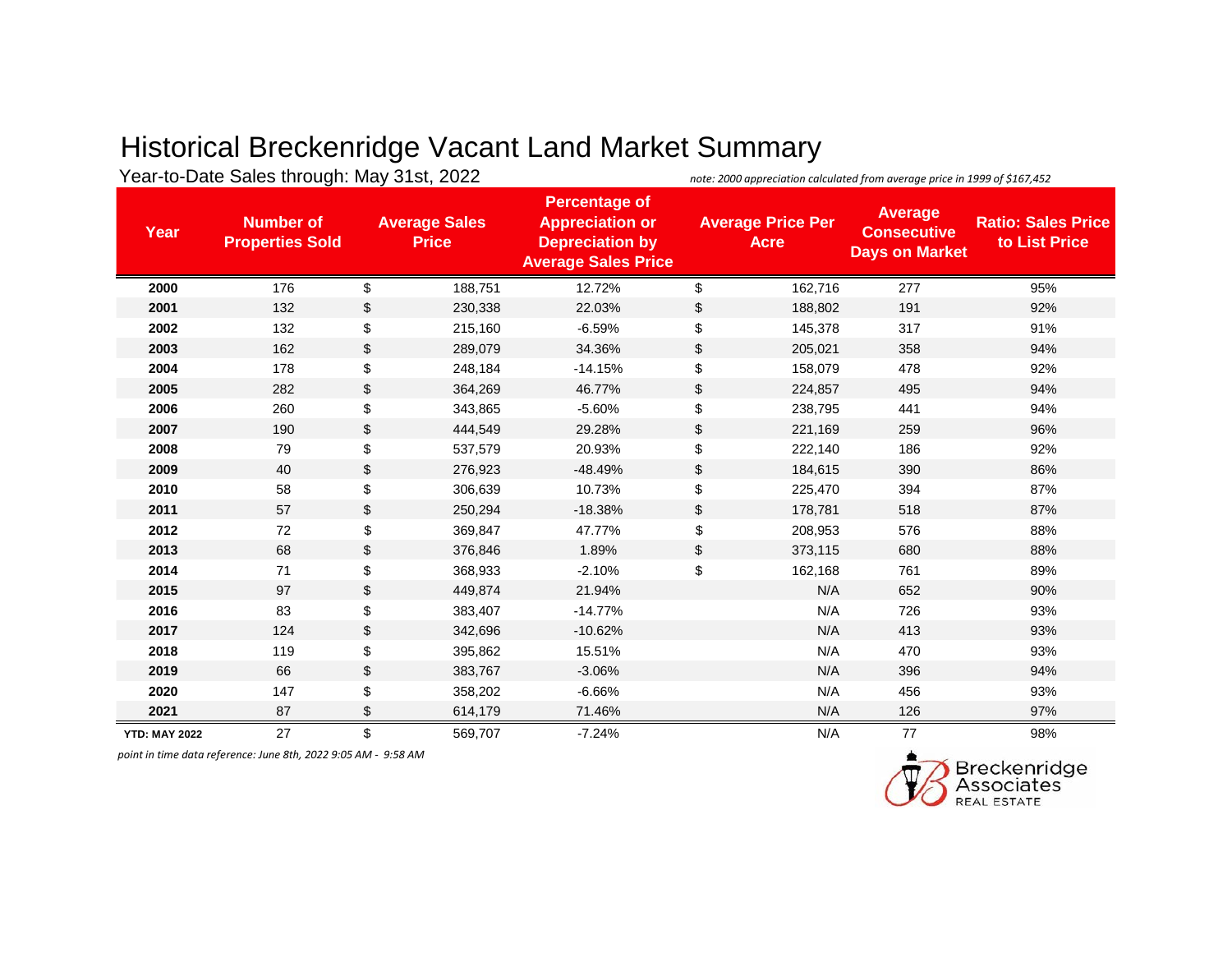

**Historical Breckenridge Vacant Land Number of Properties Sold**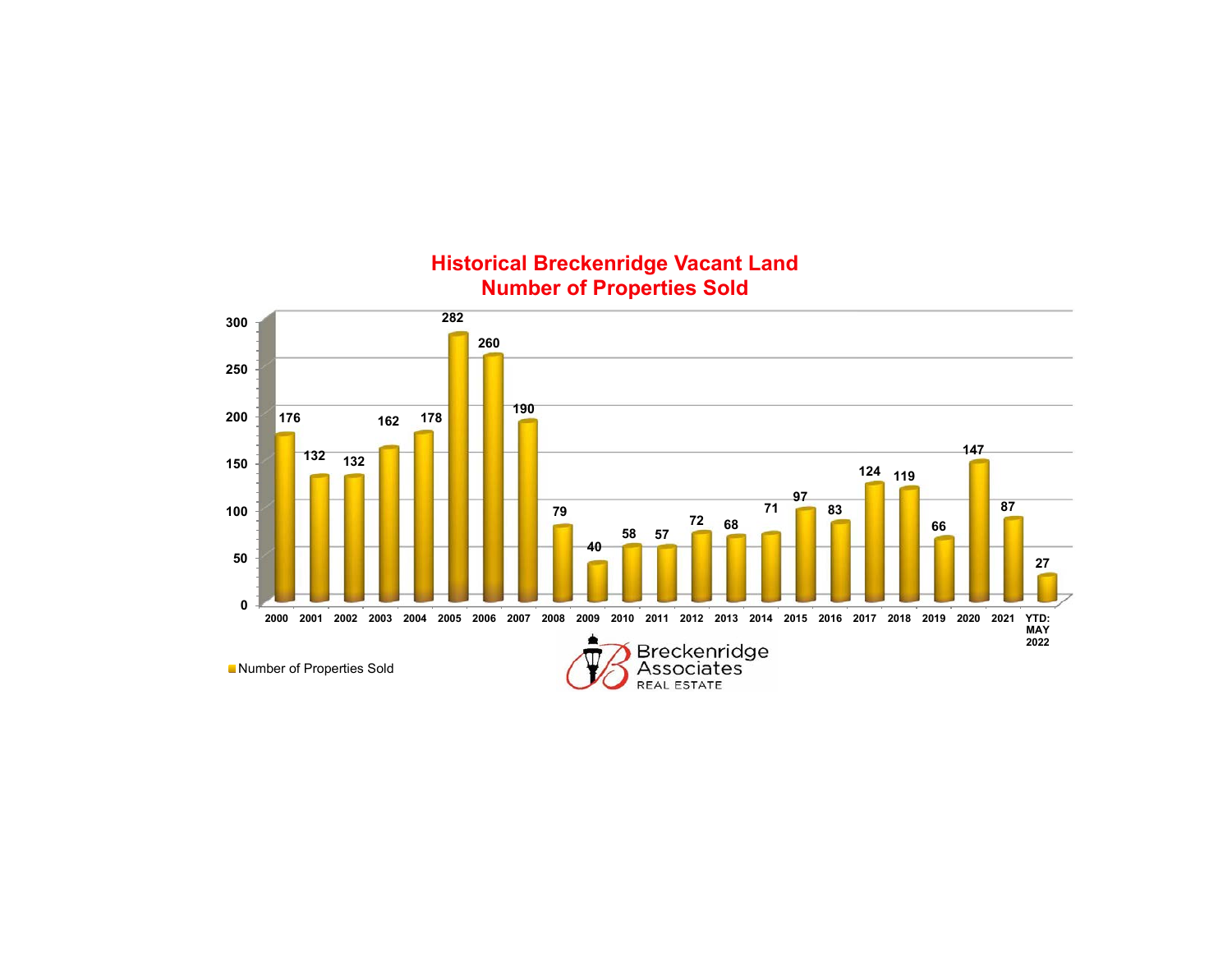

#### **Historical Breckenridge Vacant Land Market Summary of Appreciation**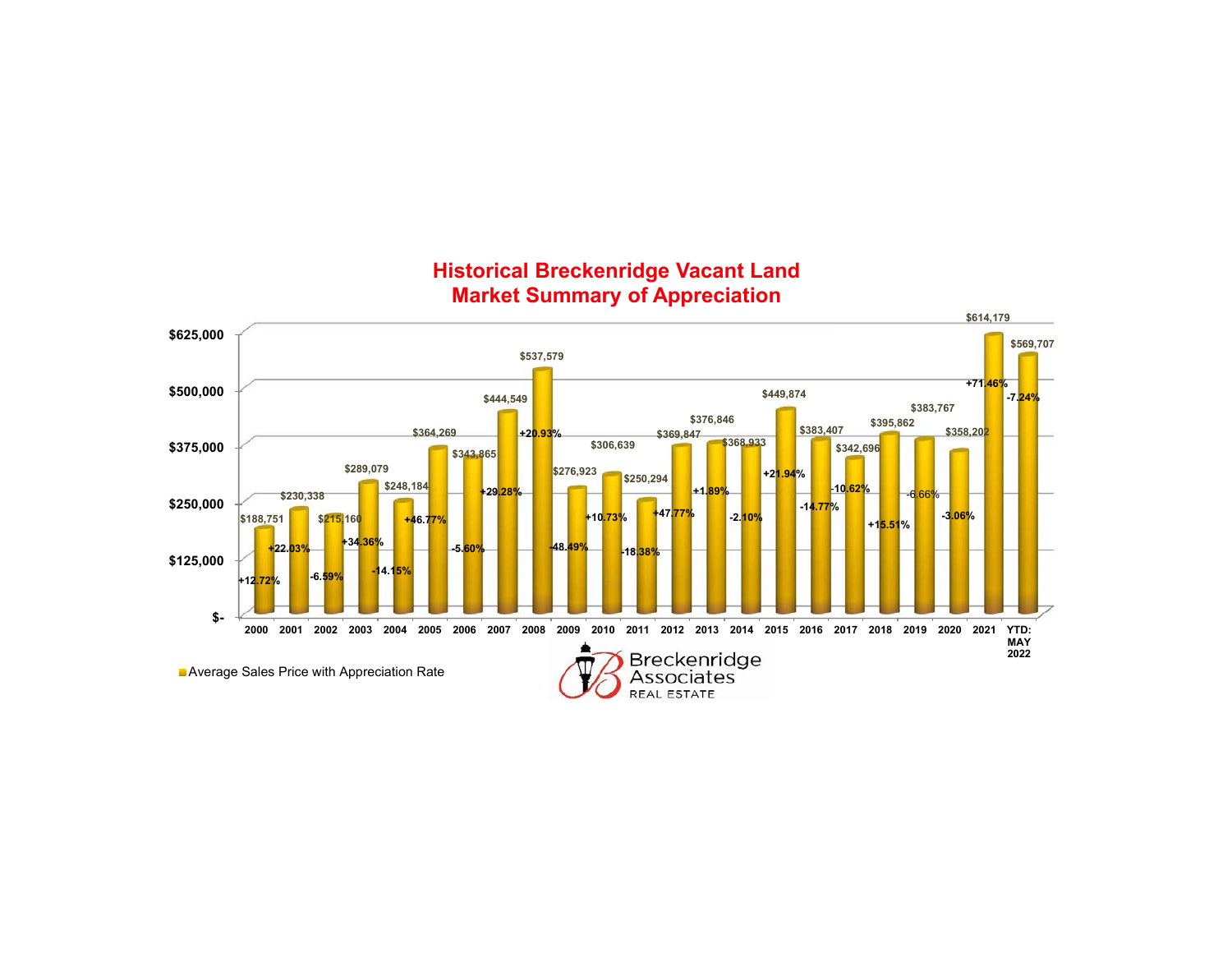

### **Historical Breckenridge Vacant Land Average Continuous Days on Market Comparison**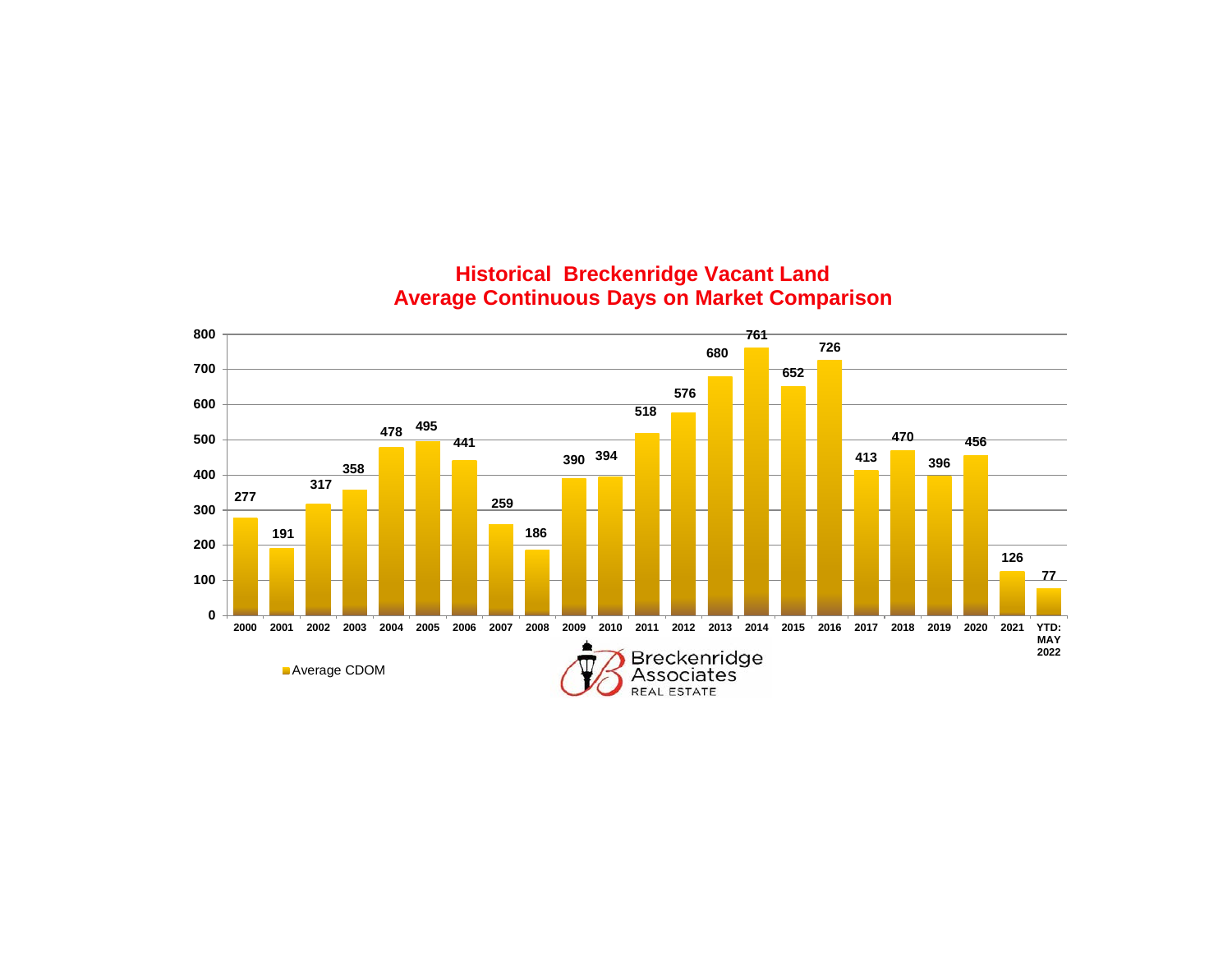

### **Historical Breckenridge Vacant Land Ratio of Listing Price to Selling Price**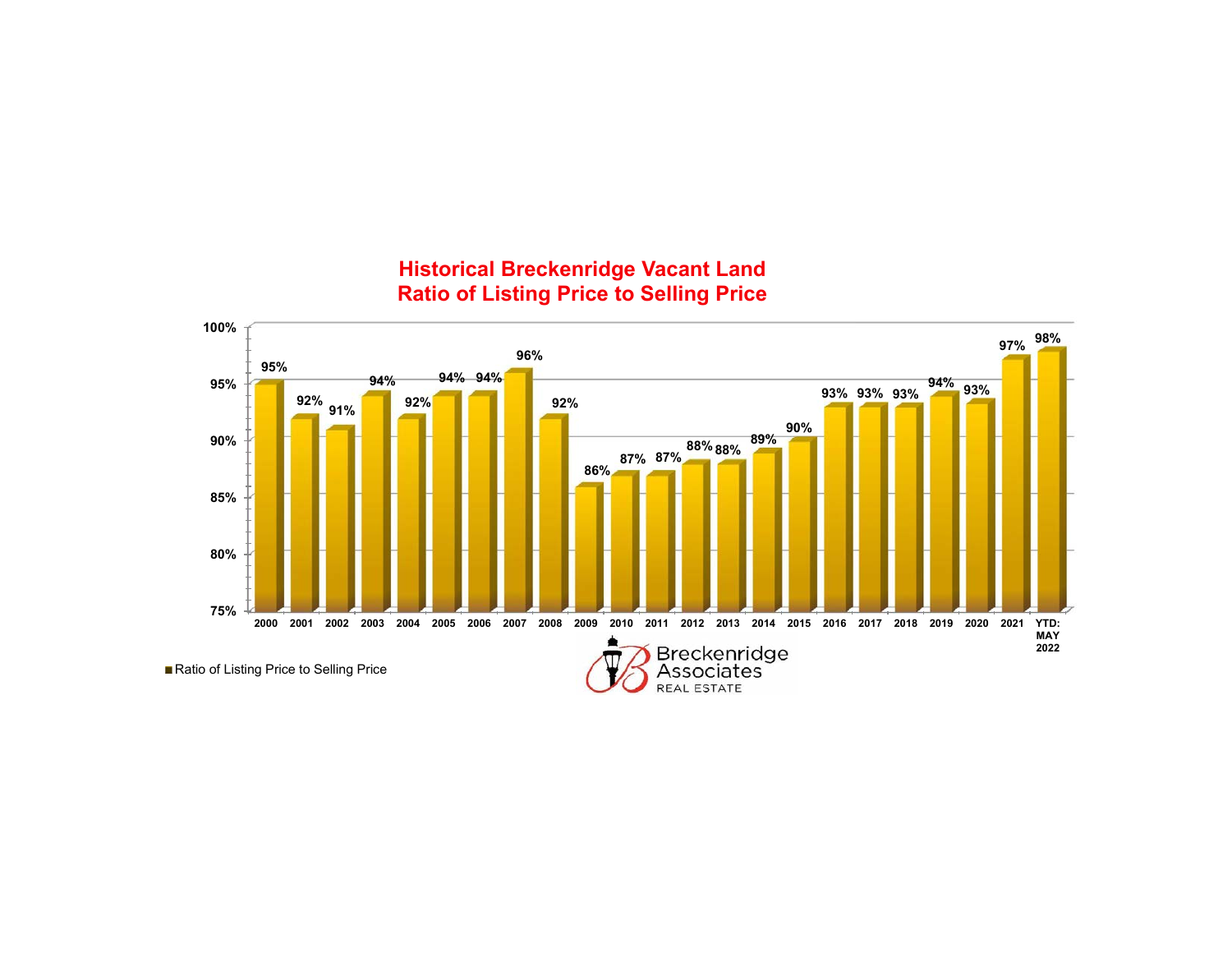# Historical Summit County Vacant Land Market Summary

Year-to-Date Sales through: May 31st, 2022 *note: 2000 appreciation calculated from average price in 1999 of \$161,246* 

| Year                 | <b>Number of</b><br><b>Properties Sold</b> |                | <b>Average Sales</b><br><b>Price</b> | <b>Percentage of</b><br><b>Appreciation or</b><br><b>Depreciation by</b><br><b>Average Sales Price</b> |               | <b>Average Sold Price</b><br><b>Per Acre</b> | <b>Average</b><br><b>Consecutive</b><br><b>Days on Market</b> | <b>Ratio: Sales Price</b><br>to List Price |
|----------------------|--------------------------------------------|----------------|--------------------------------------|--------------------------------------------------------------------------------------------------------|---------------|----------------------------------------------|---------------------------------------------------------------|--------------------------------------------|
| 2000                 | 338                                        | \$             | 232,110                              | 43.95%                                                                                                 | \$            | 133,397                                      | 270                                                           | 95%                                        |
| 2001                 | 220                                        | \$             | 234,171                              | 0.89%                                                                                                  | \$            | 172,185                                      | 207                                                           | 93%                                        |
| 2002                 | 232                                        | \$             | 227,493                              | $-2.85%$                                                                                               | \$            | 189,578                                      | 312                                                           | 93%                                        |
| 2003                 | 243                                        | \$             | 266,378                              | 17.09%                                                                                                 | \$            | 187,590                                      | 361                                                           | 94%                                        |
| 2004                 | 344                                        | \$             | 229,683                              | $-13.78%$                                                                                              | \$            | 147,233                                      | 458                                                           | 92%                                        |
| 2005                 | 437                                        | \$             | 324,761                              | 41.40%                                                                                                 | $\sqrt[6]{2}$ | 177,465                                      | 487                                                           | 94%                                        |
| 2006                 | 394                                        | \$             | 314,569                              | $-3.14%$                                                                                               | \$            | 195,384                                      | 477                                                           | 95%                                        |
| 2007                 | 313                                        | \$             | 400,938                              | 27.46%                                                                                                 | \$            | 253,758                                      | 319                                                           | 96%                                        |
| 2008                 | 137                                        | \$             | 491,834                              | 22.67%                                                                                                 | \$            | 215,717                                      | 204                                                           | 93%                                        |
| 2009                 | 68                                         | $\mathfrak{S}$ | 325,432                              | $-33.83%$                                                                                              | \$            | 142,110                                      | 359                                                           | 87%                                        |
| 2010                 | 86                                         | \$             | 292,163                              | $-10.22%$                                                                                              | \$            | 104,718                                      | 376                                                           | 87%                                        |
| 2011                 | 82                                         | \$             | 292,439                              | 0.09%                                                                                                  | $\sqrt[6]{2}$ | 196,268                                      | 510                                                           | 87%                                        |
| 2012                 | 117                                        | \$             | 332,944                              | 13.85%                                                                                                 | \$            | 164,824                                      | 561                                                           | 88%                                        |
| 2013                 | 104                                        | \$             | 326,494                              | $-1.94%$                                                                                               | \$            | 267,618                                      | 656                                                           | 90%                                        |
| 2014                 | 119                                        | \$             | 324,389                              | $-0.64%$                                                                                               | \$            | 142,589                                      | 744                                                           | 89%                                        |
| 2015                 | 151                                        | \$             | 386,107                              | 19.03%                                                                                                 |               | N/A                                          | 711                                                           | 91%                                        |
| 2016                 | 133                                        | \$             | 345,153                              | $-10.61%$                                                                                              |               | N/A                                          | 698                                                           | 93%                                        |
| 2017                 | 184                                        | $\frac{1}{2}$  | 326,144                              | $-5.51%$                                                                                               |               | N/A                                          | 475                                                           | 93%                                        |
| 2018                 | 168                                        | \$             | 379,264                              | 16.29%                                                                                                 |               | N/A                                          | 470                                                           | 93%                                        |
| 2019                 | 119                                        | \$             | 424,844                              | 12.02%                                                                                                 |               | N/A                                          | 416                                                           | 94%                                        |
| 2020                 | 224                                        | \$             | 359,261                              | $-15.44%$                                                                                              |               | N/A                                          | 475                                                           | 93%                                        |
| 2021                 | 149                                        | \$             | 618,165                              | 72.07%                                                                                                 |               | N/A                                          | 197                                                           | 97%                                        |
| <b>YTD: MAY 2022</b> | 40                                         | \$             | 606,627                              | $-1.87%$                                                                                               |               | N/A                                          | 74                                                            | 99%                                        |

*point in time data reference: June 8th, 2022 9:05 AM - 9:58 AM*

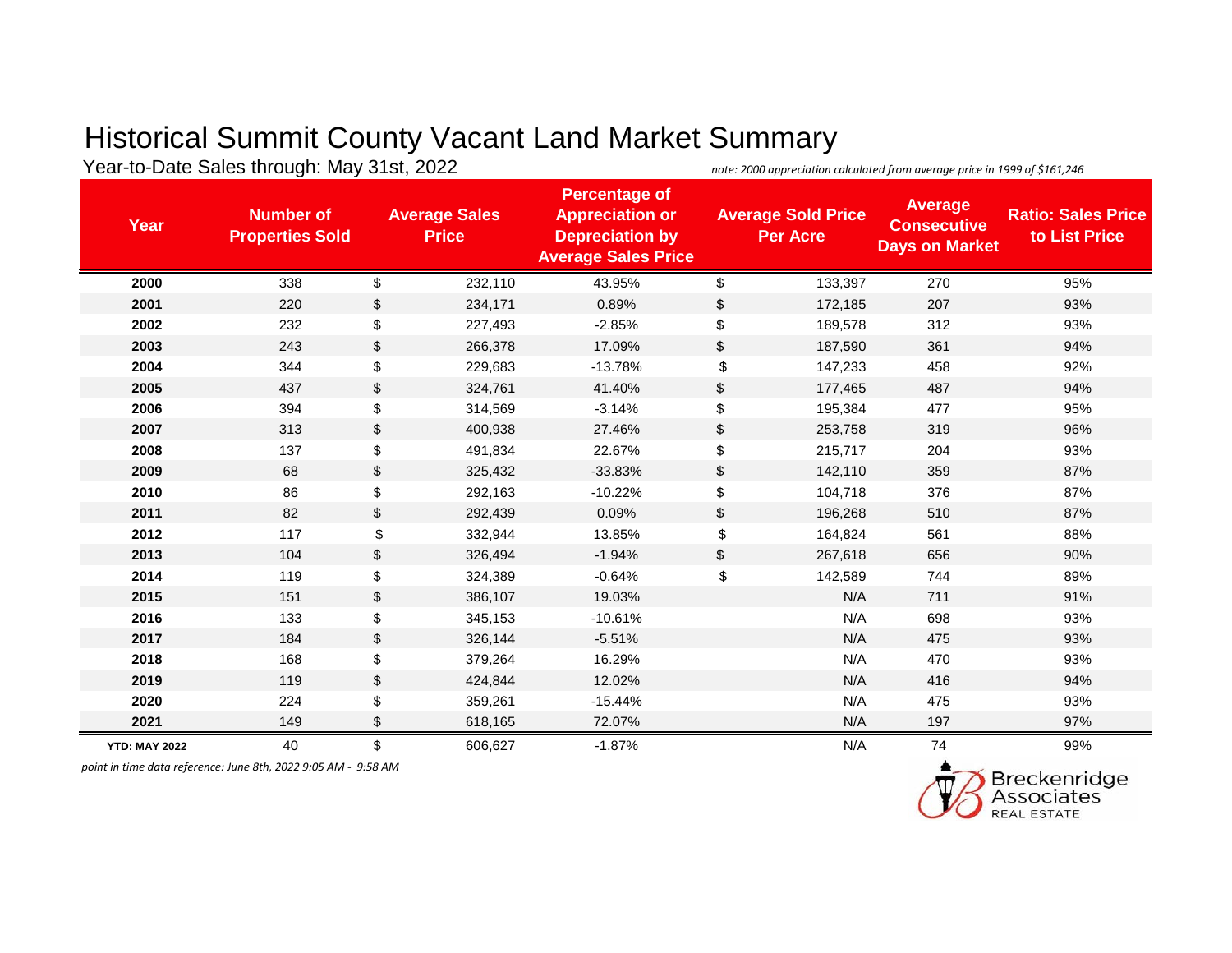

## **Historical Summit County Vacant Land Number of Properties Sold**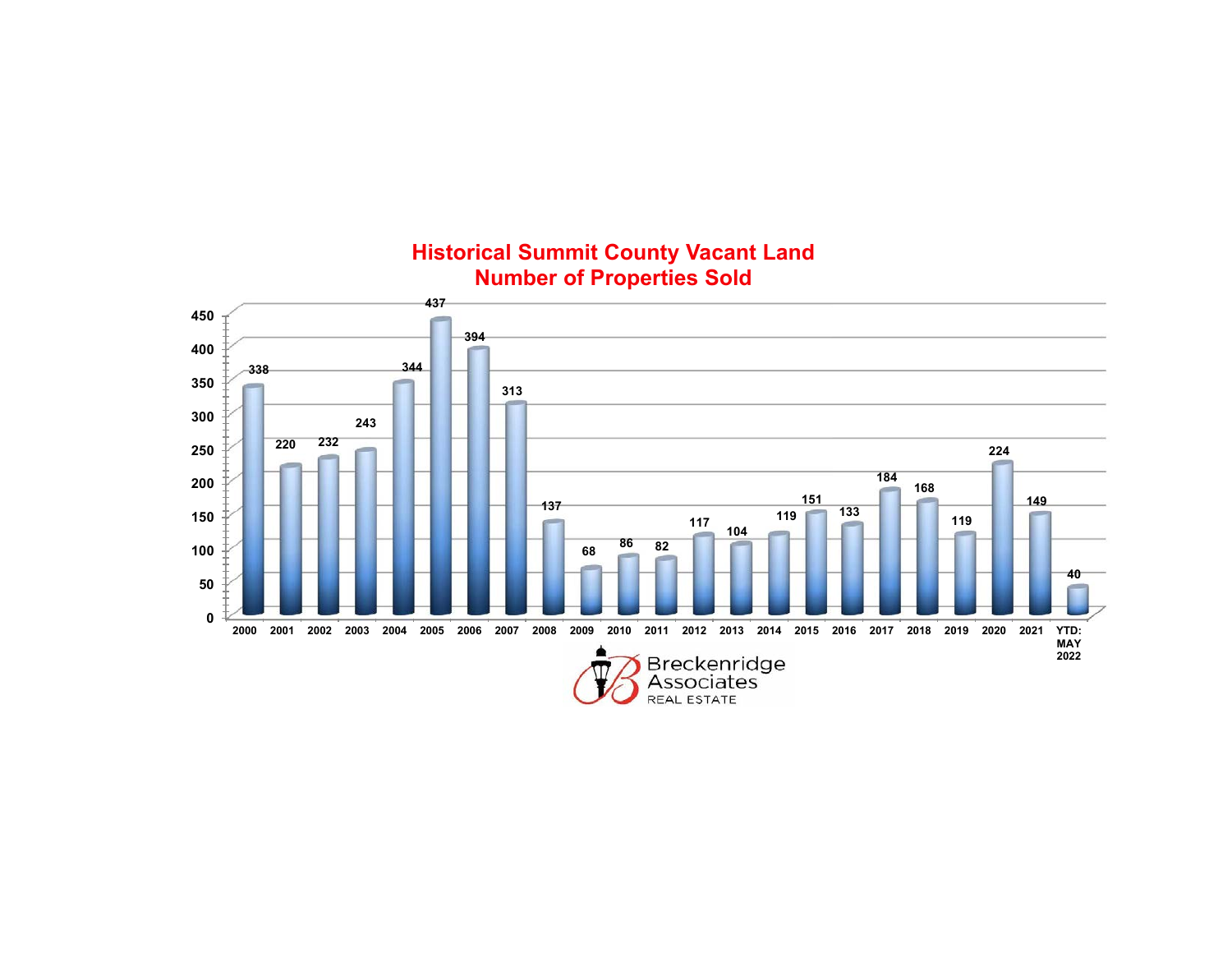

### **Historical Summit County Vacant Land Market Summary of Appreciation**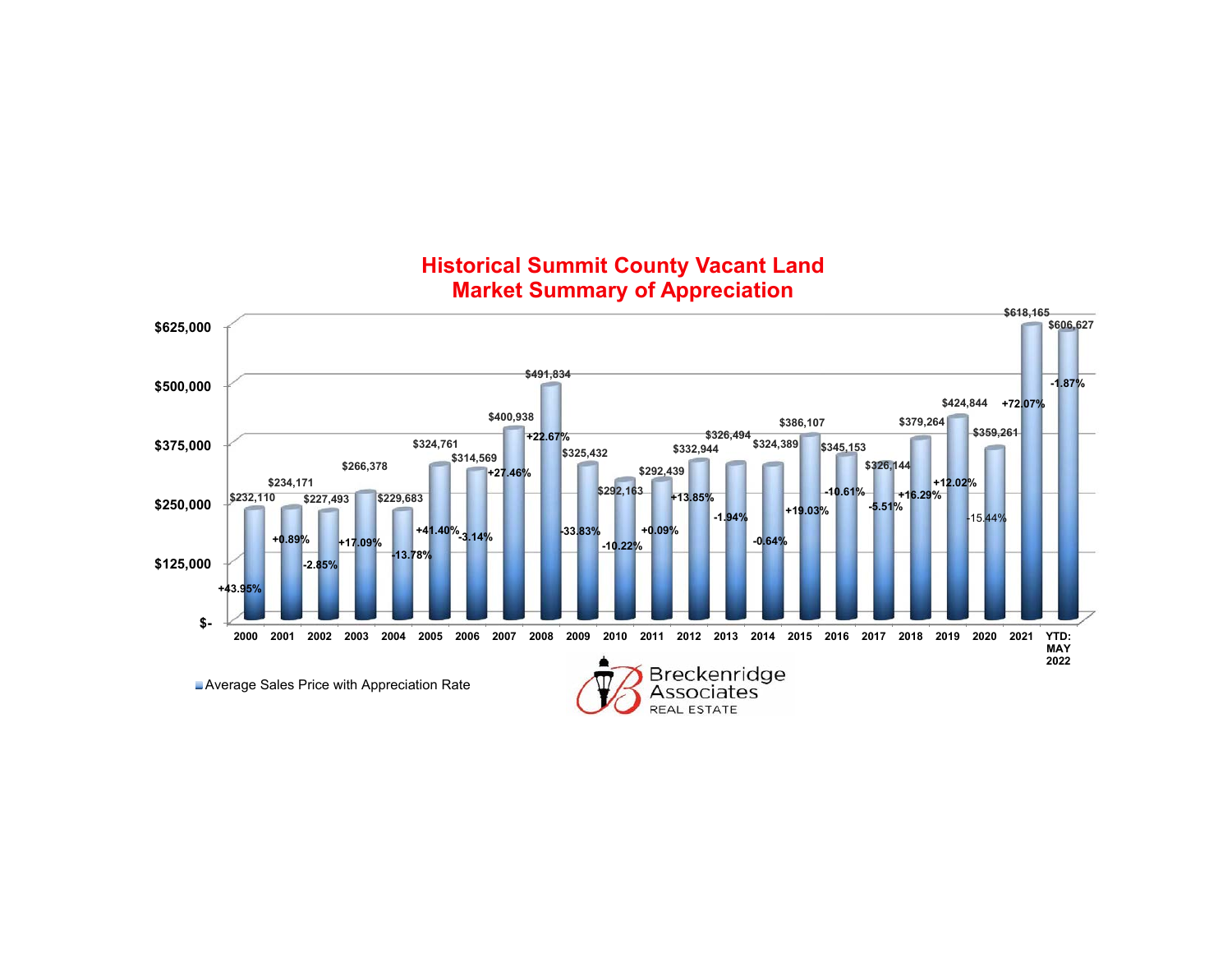

## **Historical Summit County Vacant Land Average Continuous Days on Market Comparison**